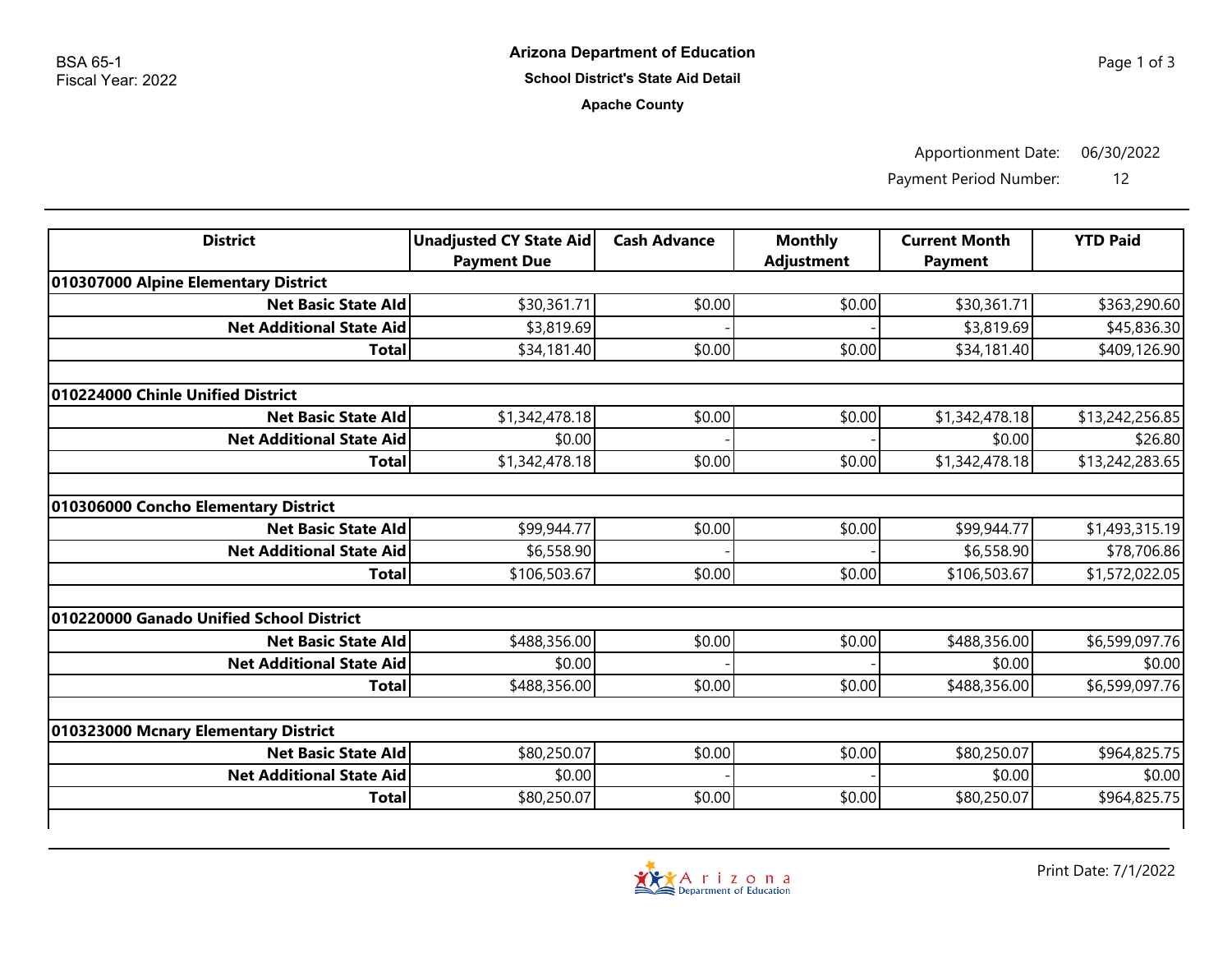## **Apache County**

| 010227000 Red Mesa Unified District     |              |        |        |              |                              |
|-----------------------------------------|--------------|--------|--------|--------------|------------------------------|
| <b>Net Basic State Ald</b>              | \$262,974.65 | \$0.00 | \$0.00 | \$262,974.65 | \$3,141,842.96               |
| <b>Net Additional State Aid</b>         | \$0.00       |        |        | \$0.00       | \$0.00                       |
| <b>Total</b>                            | \$262,974.65 | \$0.00 | \$0.00 | \$262,974.65 | \$3,141,842.96               |
| 010210000 Round Valley Unified District |              |        |        |              |                              |
| <b>Net Basic State Ald</b>              | \$0.00       | \$0.00 | \$0.00 | \$0.00       | \$0.00                       |
| <b>Net Additional State Aid</b>         |              |        |        | \$17,399.71  |                              |
| <b>Total</b>                            | \$17,399.71  | \$0.00 | \$0.00 | \$17,399.71  | \$208,796.56<br>\$208,796.56 |
|                                         | \$17,399.71  |        |        |              |                              |
| 010218000 Sanders Unified District      |              |        |        |              |                              |
| <b>Net Basic State Ald</b>              | \$334,731.12 | \$0.00 | \$0.00 | \$334,731.12 | \$3,871,099.33               |
| <b>Net Additional State Aid</b>         | \$0.00       |        |        | \$0.00       | \$0.00                       |
| <b>Total</b>                            | \$334,731.12 | \$0.00 | \$0.00 | \$334,731.12 | \$3,871,099.33               |
| 010201000 St Johns Unified District     |              |        |        |              |                              |
| <b>Net Basic State Ald</b>              | \$108,287.98 | \$0.00 | \$0.00 | \$108,287.98 | \$1,249,319.29               |
| <b>Net Additional State Aid</b>         | \$8,229.16   |        |        | \$8,229.16   | \$98,749.98                  |
| <b>Total</b>                            | \$116,517.14 | \$0.00 | \$0.00 | \$116,517.14 | \$1,348,069.27               |
|                                         |              |        |        |              |                              |
| 010309000 Vernon Elementary District    |              |        |        |              |                              |
| <b>Net Basic State Ald</b>              | \$28,938.19  | \$0.00 | \$0.00 | \$28,938.19  | \$608,710.07                 |
| <b>Net Additional State Aid</b>         | \$9,332.44   |        |        | \$9,332.44   | \$111,989.32                 |
| <b>Total</b>                            | \$38,270.63  | \$0.00 | \$0.00 | \$38,270.63  | \$720,699.39                 |
| 010208000 Window Rock Unified District  |              |        |        |              |                              |
| <b>Net Basic State Ald</b>              | \$863,737.34 | \$0.00 | \$0.00 | \$863,737.34 | \$10,855,779.71              |
| <b>Net Additional State Aid</b>         | \$0.00       |        |        | \$0.00       | \$0.00                       |
| <b>Total</b>                            | \$863,737.34 | \$0.00 | \$0.00 | \$863,737.34 | \$10,855,779.71              |